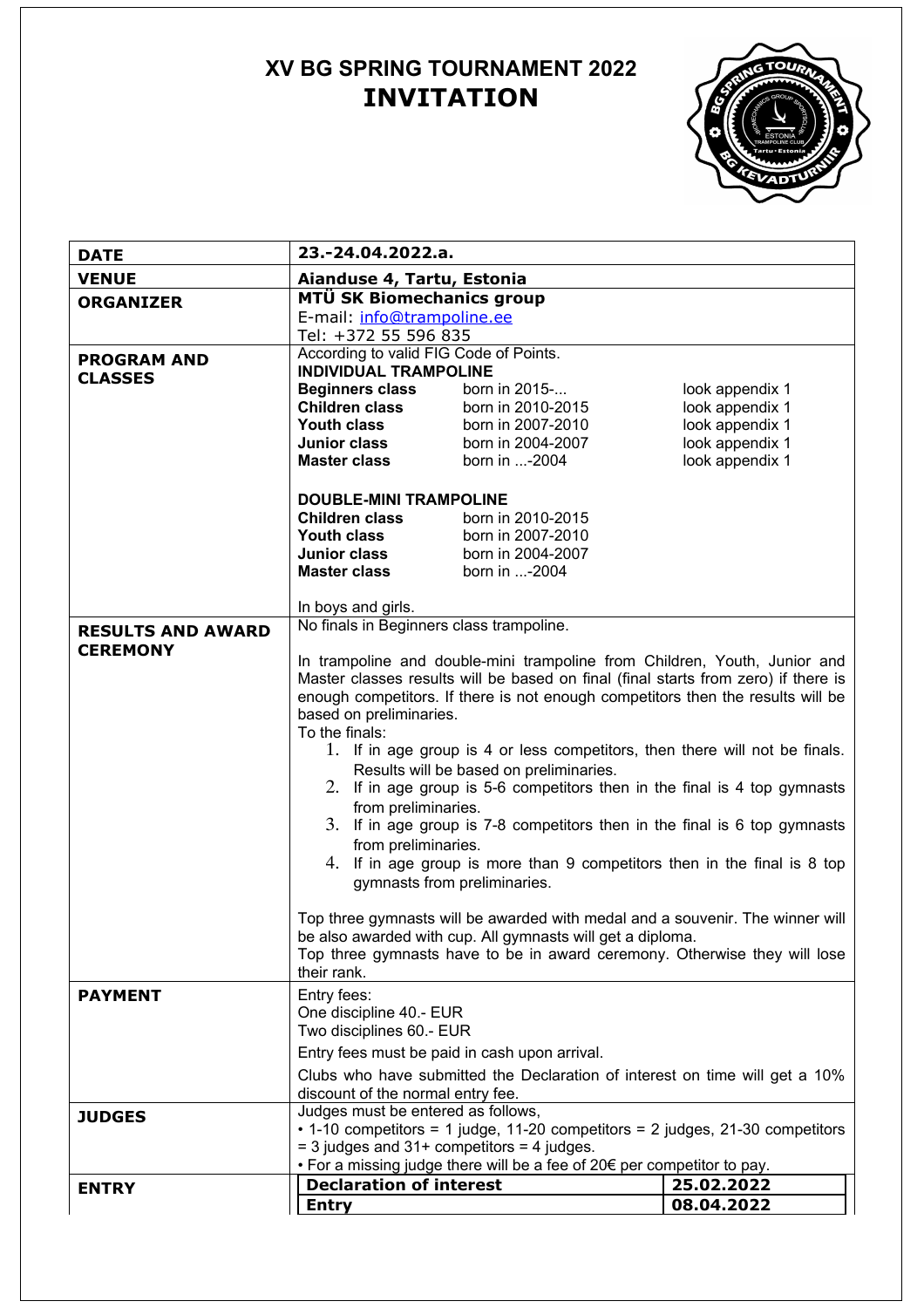|                                      | <b>Definitive entry</b>                                                                                                                                                                                                                                                                                                                                                                                                                                                                                                                     | 13.04.2022 |  |  |
|--------------------------------------|---------------------------------------------------------------------------------------------------------------------------------------------------------------------------------------------------------------------------------------------------------------------------------------------------------------------------------------------------------------------------------------------------------------------------------------------------------------------------------------------------------------------------------------------|------------|--|--|
| <b>ACCREDITATION</b>                 | Accreditation will be in competition hall.<br>Changes in entry can be done until 1 hour before competition.                                                                                                                                                                                                                                                                                                                                                                                                                                 |            |  |  |
| <b>PRELIMINARY</b><br><b>PROGRAM</b> | The schedule will be announced about 2 weeks before the competition.                                                                                                                                                                                                                                                                                                                                                                                                                                                                        |            |  |  |
| COVID-19                             | All participants are responsible for their own health- and travel- related risks<br>and must also follow the recommendations of their own country on this matter.<br>LOC strongly recommend that each delegation takes travel insurance including<br>Covid-19 as illness and an eventual needed quarantine period and appropriate<br>cancellation insurance also for the travel and accommodation.<br>In the case of quarantine, all occurring costs are at the responsibility of the<br>person respective the national federation or club. |            |  |  |
|                                      |                                                                                                                                                                                                                                                                                                                                                                                                                                                                                                                                             |            |  |  |
|                                      |                                                                                                                                                                                                                                                                                                                                                                                                                                                                                                                                             |            |  |  |
|                                      | All participants have to follow the Anti-Covid measurements. The Heads of the<br>Delegations and the coaches are responsible for their delegations' members.                                                                                                                                                                                                                                                                                                                                                                                |            |  |  |
|                                      | Please bring enough personal respiratory protective equipment (face masks,<br>etc.) and personal hand sanitizers.                                                                                                                                                                                                                                                                                                                                                                                                                           |            |  |  |
|                                      | To protect yourself, bring please also your personal magnesium.<br>Event Covid-19 guidelines will be published before the<br>competition.                                                                                                                                                                                                                                                                                                                                                                                                   |            |  |  |
| <b>INQUIRIES</b>                     | Inquiries for the Difficulty score are allowed, provided that they are made<br>verbally immediately after the publication of the score or at the very latest<br>before the score of the following gymnast or group is shown. For the last<br>gymnast or group of a rotation, this limit is one minute after the score is shown<br>on the scoreboard.                                                                                                                                                                                        |            |  |  |